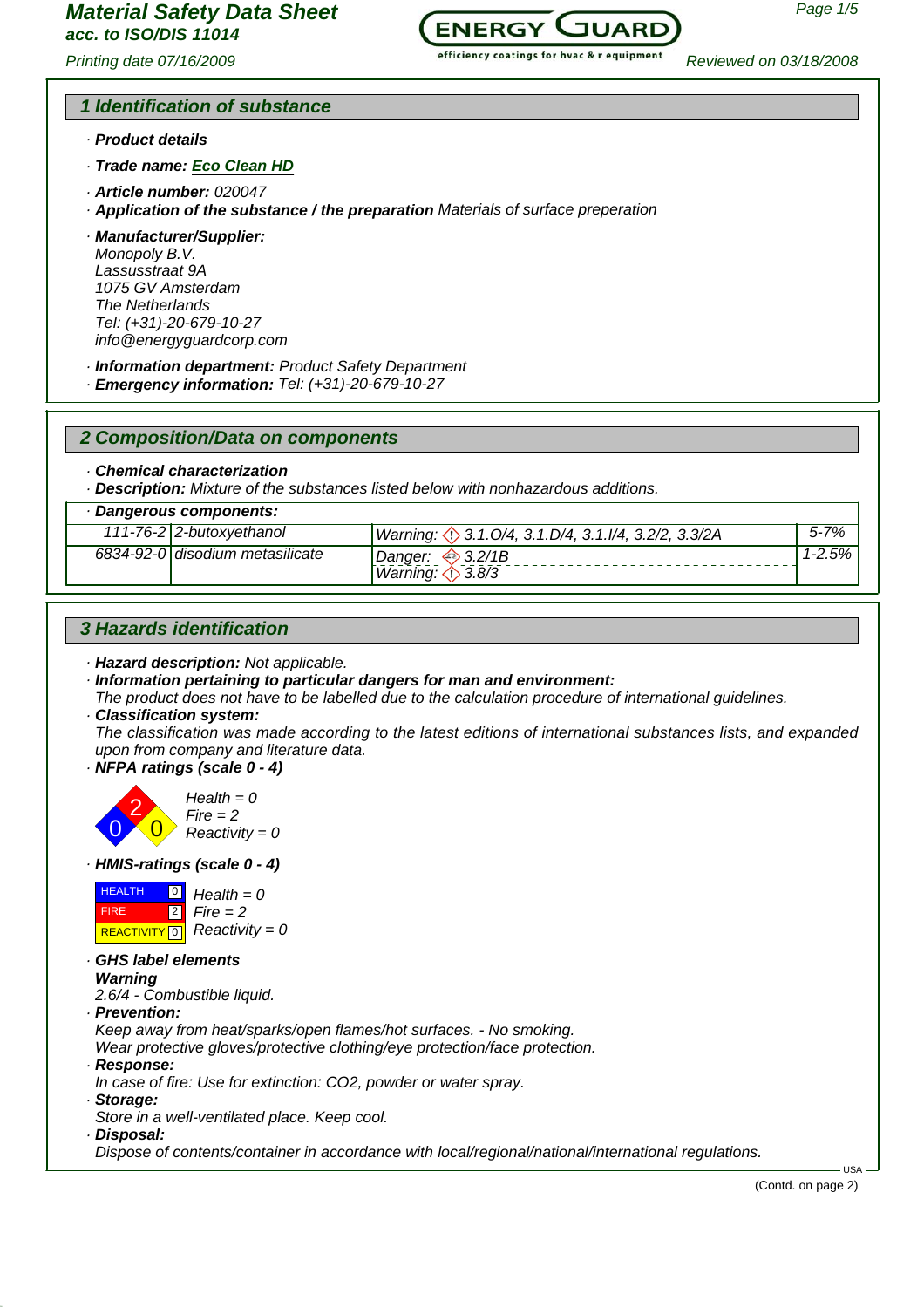#### *Trade name: Eco Clean HD*



*Printing date 07/16/2009 Reviewed on 03/18/2008*

(Contd. of page 1)

## *4 First aid measures*

- *· General information: No special measures required.*
- *· After inhalation: Supply fresh air; consult doctor in case of complaints.*
- *· After skin contact: Generally the product does not irritate the skin.*
- *· After eye contact: Rinse opened eye for several minutes under running water.*
- *· After swallowing: If symptoms persist consult doctor.*

## *5 Fire fighting measures*

- *· Suitable extinguishing agents:*
- *CO2, extinguishing powder or water spray. Fight larger fires with water spray or alcohol resistant foam.*
- *· Protective equipment: No special measures required.*

# *6 Accidental release measures*

- *· Person-related safety precautions: Not required.*
- *· Measures for environmental protection: Dilute with plenty of water. Do not allow to enter sewers/ surface or ground water.*
- *· Measures for cleaning/collecting:*
- *Absorb with liquid-binding material (sand, diatomite, acid binders, universal binders, sawdust).*
- *· Additional information: No dangerous substances are released.*

# *7 Handling and storage*

- *· Handling:*
- *· Information for safe handling: No special measures required.*
- *· Information about protection against explosions and fires: No special measures required.*
- *· Storage:*
- *· Requirements to be met by storerooms and receptacles: No special requirements.*
- *· Information about storage in one common storage facility: Not required.*
- *· Further information about storage conditions: None.*

## *8 Exposure controls and personal protection*

*· Additional information about design of technical systems: No further data; see item 7.*

*· Components with limit values that require monitoring at the workplace: 111-76-2 2-butoxyethanol PEL 240 mg/m³, 50 ppm REL 24 mg/m³, 5 ppm Skin Skin*

*TLV 97 mg/m³, 20 ppm*

*· Additional information: The lists that were valid during the creation were used as basis.*

*· Personal protective equipment:*

*· General protective and hygienic measures:*

*The usual precautionary measures for handling chemicals should be followed.*

- *· Breathing equipment: Not required.*
- *· Protection of hands:*

*The glove material has to be impermeable and resistant to the product/ the substance/ the preparation. Due to missing tests no recommendation to the glove material can be given for the product/ the preparation/ the chemical mixture.*

(Contd. on page 3)

 $-11S_A$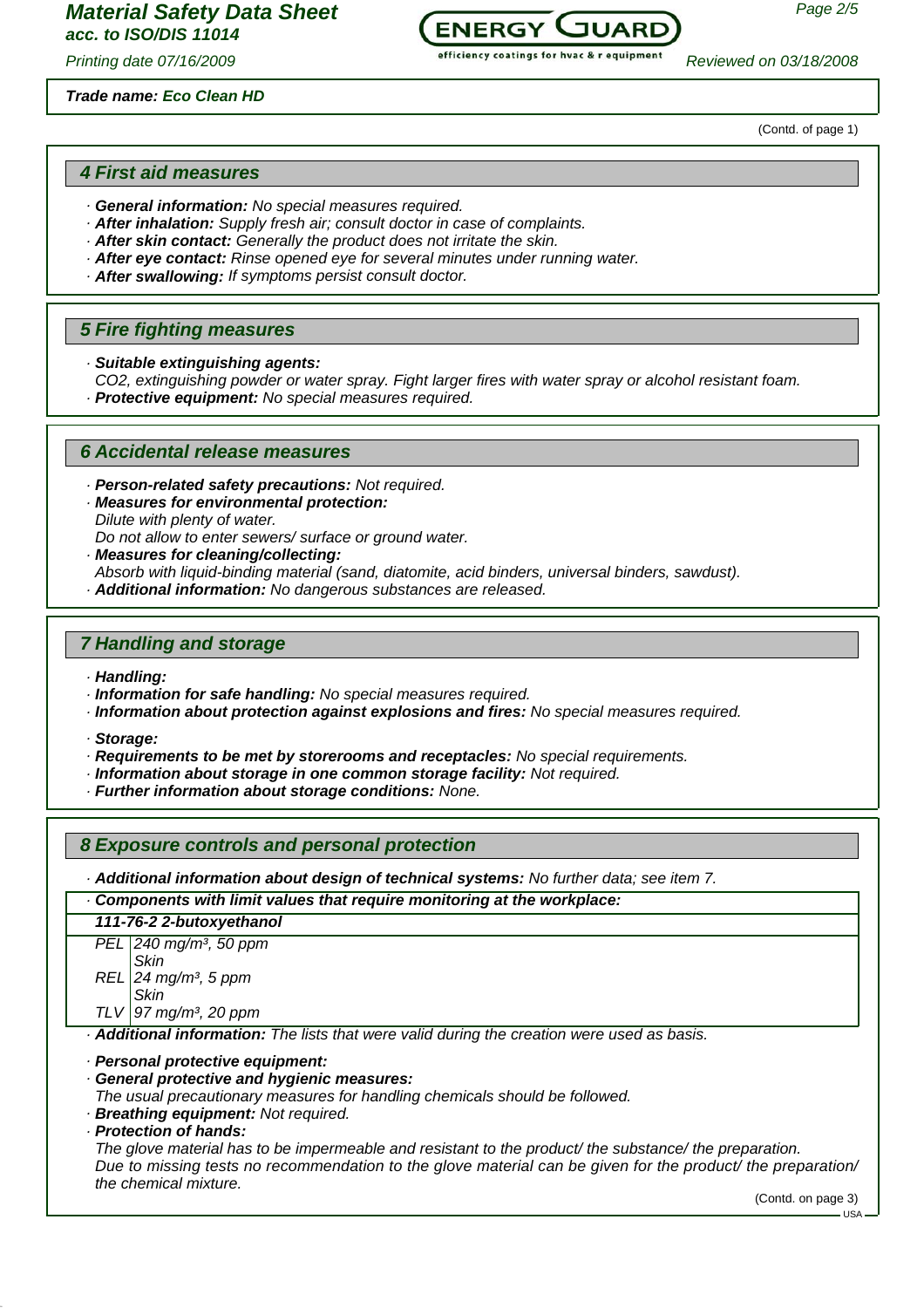

*Printing date 07/16/2009 Reviewed on 03/18/2008*

## *Trade name: Eco Clean HD*

(Contd. of page 2)

*Selection of the glove material on consideration of the penetration times, rates of diffusion and the degradation* **Material of gloves** 

*The selection of the suitable gloves does not only depend on the material, but also on further marks of quality and varies from manufacturer to manufacturer. As the product is a preparation of several substances, the resistance of the glove material can not be calculated in advance and has therefore to be checked prior to the application.*

#### *· Penetration time of glove material*

*The exact break trough time has to be found out by the manufacturer of the protective gloves and has to be observed.*

*· Eye protection: Goggles recommended during refilling.*

# *9 Physical and chemical properties*

| · General Information                                                                                           |                                                               |  |
|-----------------------------------------------------------------------------------------------------------------|---------------------------------------------------------------|--|
| Form:<br>Color:<br>Odor:                                                                                        | Fluid<br>According to product specification<br>Characteristic |  |
| Change in condition<br>Melting point/Melting range: Undetermined.<br>Boiling point/Boiling range: 171°C (340°F) |                                                               |  |
| · Flash point:                                                                                                  | $65^{\circ}$ C (149 $^{\circ}$ F)                             |  |
| · Ignition temperature:                                                                                         | 240°C (464°F)                                                 |  |
| · Auto igniting:                                                                                                | Product is not selfigniting.                                  |  |
| Danger of explosion:                                                                                            | Product does not present an explosion hazard.                 |  |
| $\cdot$ Density at 20°C (68°F):                                                                                 | 1 $g/cm3$                                                     |  |
| · Solubility in / Miscibility with<br>Water:                                                                    | Fully miscible.                                               |  |
| · Solvent content:<br><b>Organic solvents:</b><br><b>VOC content:</b>                                           | 6.0 $%$<br>6.0%                                               |  |

## *10 Stability and reactivity*

*· Thermal decomposition / conditions to be avoided: No decomposition if used according to specifications.*

*· Dangerous reactions No dangerous reactions known.*

*· Dangerous products of decomposition: No dangerous decomposition products known.*

## *11 Toxicological information*

- *· Acute toxicity:*
- *· Primary irritant effect:*
- *· on the skin: No irritant effect.*
- *· on the eye: No irritating effect.*
- *· Sensitization: No sensitizing effects known.*
- *· Additional toxicological information:*

*The product is not subject to classification according to internally approved calculation methods for preparations:*

*When used and handled according to specifications, the product does not have any harmful effects according to our experience and the information provided to us.*

(Contd. on page 4)

USA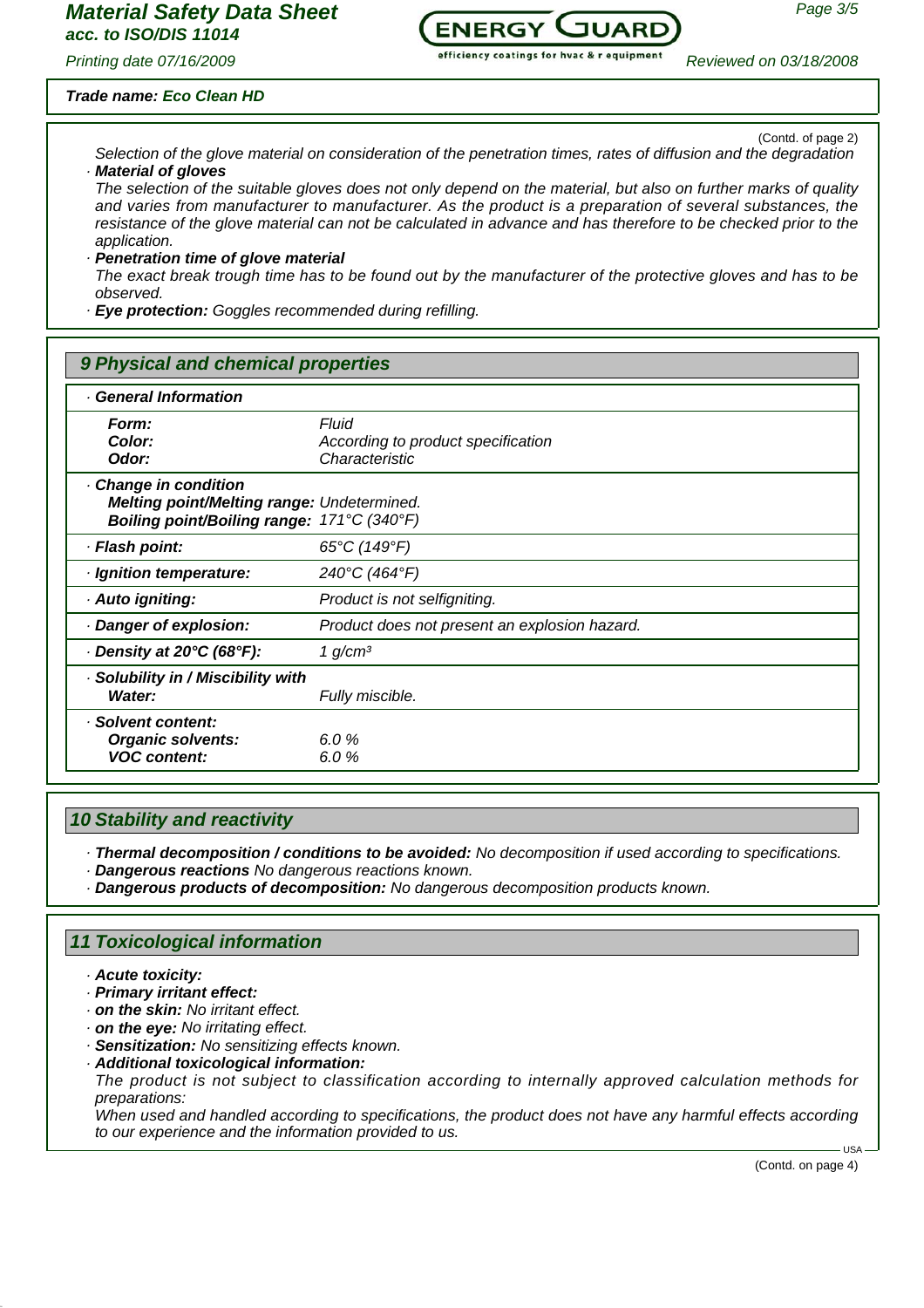

*Printing date 07/16/2009 Reviewed on 03/18/2008*

#### *Trade name: Eco Clean HD*

(Contd. of page 3)

## *12 Ecological information*

#### *· General notes:*

*Water hazard class 1 (Self-assessment): slightly hazardous for water Do not allow undiluted product or large quantities of it to reach ground water, water course or sewage system.*

## *13 Disposal considerations*

*· Product:*

*· Recommendation: Smaller quantities can be disposed of with household waste.*

*· Uncleaned packagings:*

- *· Recommendation: Disposal must be made according to official regulations.*
- *· Recommended cleansing agent: Water, if necessary with cleansing agents.*

### *14 Transport information*

*· Maritime transport IMDG:*

*· Marine pollutant: No*

*· UN "Model Regulation": n.o.s.*

#### *15 Regulations*

#### *· Sara*

*· Section 355 (extremely hazardous substances):*

*None of the ingredient is listed.*

*· Section 313 (Specific toxic chemical listings):*

*None of the ingredients is listed.*

*· TSCA (Toxic Substances Control Act):*

*All ingredients are listed.*

*· Proposition 65*

*· Chemicals known to cause cancer:*

*None of the ingredients is listed.*

*· Chemicals known to cause reproductive toxicity for females:*

*None of the ingredients is listed.*

*· Chemicals known to cause reproductive toxicity for males: None of the ingredients is listed.*

*· Chemicals known to cause developmental toxicity: None of the ingredients is listed.*

# *· Cancerogenity categories*

*· EPA (Environmental Protection Agency)*

*111-76-2 2-butoxyethanol CBD*

*· IARC (International Agency for Research on Cancer)*

*111-76-2 2-butoxyethanol 3* 

*· NTP (National Toxicology Program)*

*None of the ingredients is listed.*

*· TLV (Threshold Limit Value established by ACGIH)*

*111-76-2 2-butoxyethanol A3*

(Contd. on page 5)